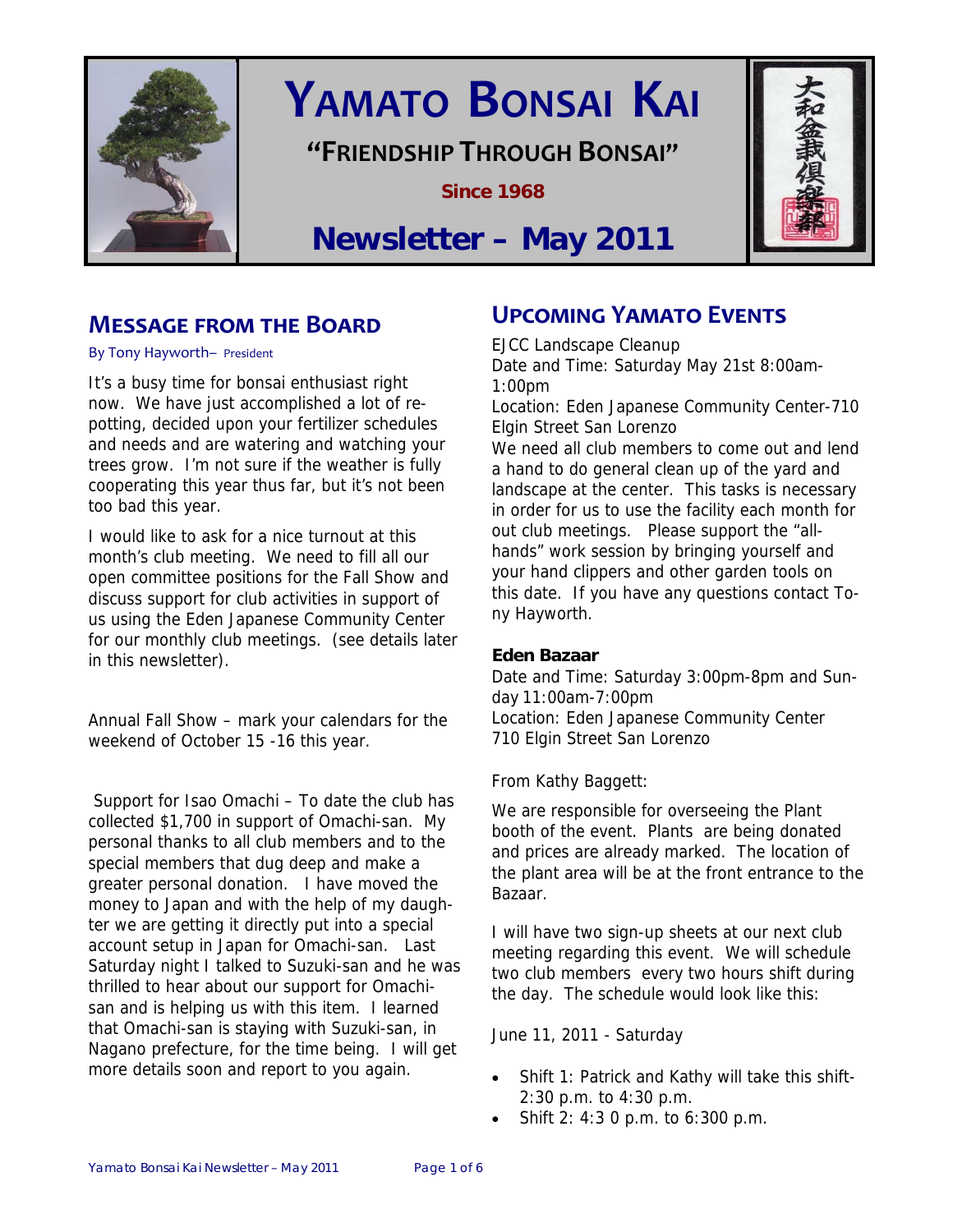Shift 3: 6:30 p.m. to 8:30 p.m.

June 12, 2011 - Sunday

- Shift 1: Patrick and Kathy will this first shift 10:00 a.m. to Noon
- 12:00 p.m. to 2:00 p.m.
- $2:00$  p.m. to  $4:00$  p.m.
- $4:00 \text{ p.m.}$  to 6:00 p.m.
- 6:00 p.m. to 8:00 p.m. Close the booth and clean up - (May not take 2 hrs - usually the close and clean up could be less time because we may not have any plants left)

## **AT THE NEXT CLUB MEETING…**

~~~~~~~~~~~~~~~~~~~~~~~~~~

On Tuesday, May 17th, Sensei Uchida will demonstrate bonsai care and technique. Don't miss this club meeting event.

Note: New Location and time PLACE: Eden Japanese Community Center, 710 Elgin Street, San Lorenzo, CA

Note: Club Meetings start at 7:30 PM.

~~~~~~~~~~~~~~~~~~~~~~~~~~~~~~~~



#### **Meeting Location Reminder**

Our monthly club meetings are now held at the Eden Japanese Community Center. The location address is 710 Elgin Street San Lorenzo.



## **SENSEI UCHIDA'S NOTES**

#### By Johnny Uchida – Club Sensei

Dear Member. Such beautiful weather right now. I think the bonsai are very happy if we keep up with the watering. Watering the bonsai is very important at this time of the year. We say this many times, but learning how to water is very important to growing nice bonsai and having healthy trees.

During the growing season fertilizer is important too, but watering is even more important. Learn when and how to water your trees is a task you must learn and master. You can do it.

Maple tree (momiji) bonsai is a special tree and now is the time to make sure you take care of their watering needs and don't let them get burned up or dried out. We want to enjoy them in the Fall and especially the fall color at our show in October. Any nice trees you have with color we would like to invite to the fall show. The month of May is the best time of the year for air layering. Almost any tree can be air layered, especially following trees like wisteria, crab apple, etc. Spring growth has started to harden and therefore is also a good time to begin wiring any bonsai that needs shaping. Many of you know by I want to repeat it for the beginners, that at this time of the year when you wire don't put on too tight and don't put on too loose. I think a lot of people don't like to wire but as I say, the more the wire, the better the bonsai! There is a lot of growth on bonsai at this time of the year, so be mindful of trimming and don't let them get out of shape, especially deciduous trees.

~~~~~~~~~~~~~~~~~~~~~~~~~~~~~~~~~~~~

See you at the next meeting.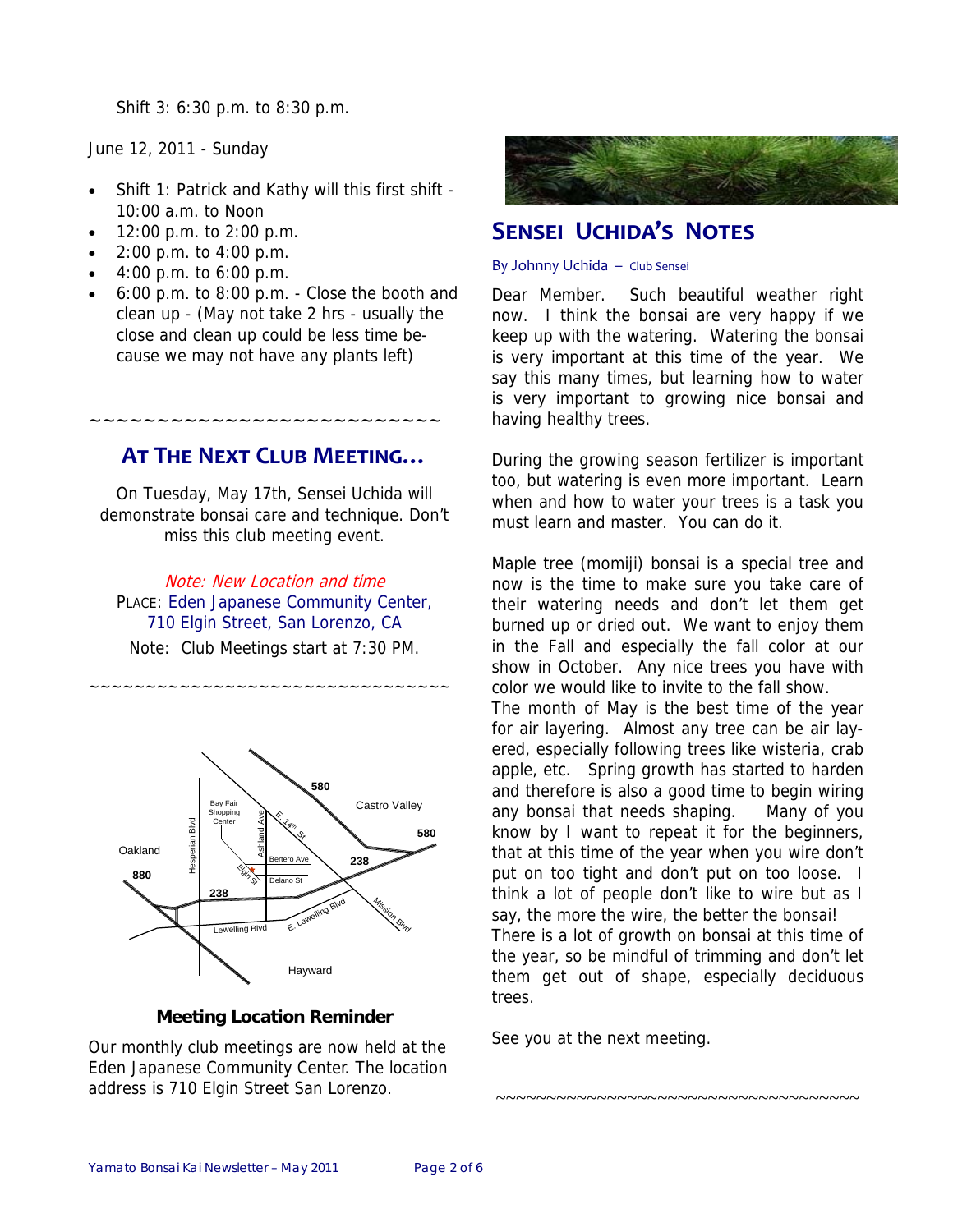## **Bonsai Basic**

#### By Tony Hayworth

For a while now, I have been trying to write up a comprehensive guide or instruction set for Black Pines. We are now at the point in the growing season to consider what I call "working with candles and shoots". Here are my notes and learning's for your consideration.

#### Working with Candles and Shoots

There are a couple of activities to consider in this area. Most often it is called Candle Pinching but sometimes candle pruning, or even decandling. Normally it requires two steps in the annual cycle. The first we will call pinching or breaking off candles, to head off strong or overgrowing candles. The second step is the actual pinching or pruning (removal) step in June.

Candle pinching is the process of either shortening candles or completely removing them with the intent of controlling the trees energy flow. This results in shorter needles on a developed black pine. There are a few tasks and rules… and special timings in order to accomplish this activity correctly.

#### Step One

From early to mid April, the buds will have elongated into candles, and despite all your careful planning and de-budding, the candles will be of different lengths. In younger trees the growth will be excessive and unpredictable, but in mature trees with fine branch structures the impact on your trees design will not be so extreme.

Monitor the growth of these candles and carefully look for signs of the candle unfolding (its leaf pairs) and for any candle that has grown over 1 inch in length. Your task is to pinch back these candles, BEFORE they unfold its new leaf pairs, and to bring back the length to approximately one inch in length, any candle that is over grown. Here are the guidelines and rules:

Through April and early May, head back any runaway candles that are over 1 inch in length.

Simply pinch the candle back to half of its length and or to approx 1 inch in length.

If your need length for any reason, you simply

cut (or not) the candle to conform to what length you require (e.g. if your are restyling and adding a future new branch).

Pinching candles in this way will force buds to the side and also in some cases back budding.

#### Step Two

From the last week of May and until mid-June, remove all candles that are longer that 1-inch back to the base; remove ALL terminal buds (candles). Option: in very mature trees and in situations when the design is advanced, removal back to ½ inch may be desirable.

New buds will appear at the base of the candle. If the candle was pinched back before the needle pairs unfold, the new buds will come in at the base of where the prior candle was attached. Always pinch or cutoff candles flat, never on an angle. Never pinch back to a base if there are no needles left at the base behind the cut. This is really important. If you do this, the branch will completely die.

About Timing – Okay… some of us need rules, so try this: de-candle strong growth late and weak candle growth early. We are trying to achieve secondary shoots that will be small and tight. If you de-candle too early the next wave of growth has a longer growing window and gets too long. The longer you wait, the shorter your set of candles will be. If your tree is young and throwing out long candles, they must be headed back early in the season (April) to manage the energy. Remove them at the base in June. Prune early for long / prune late for short.

For optimum results, perform this task by Strength Zone, starting at the lowest or weakest zone and in 5-7 day intervals move up to the middle zone and another 5-7 days later, end with the top zone

At this point, you enjoy your tree… watching it grow and unfold… for the rest of the summer.

Enjoy !!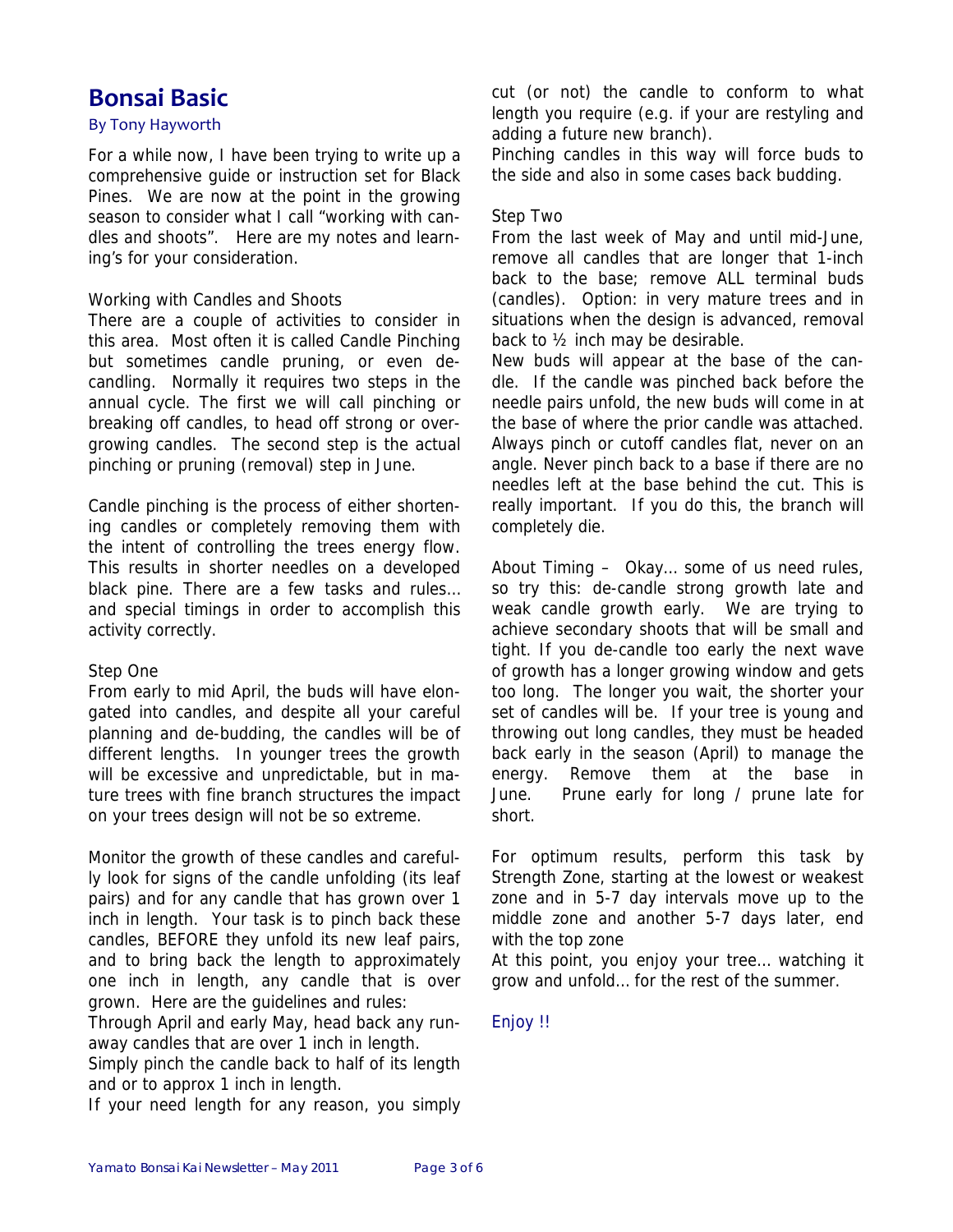

## **GSBF CALENDAR OF EVENTS**

(For a more complete list, please refer to Golden Statements calendar of events or visit the web site at www.gsbf-bonsai.org).

Some nearby scheduled events are:

#### **May 21-22 Sacramento, California**

Satsuki Aikokai of Sacramento: 40th Annual Show at the Shepard Garden and Arts Center, 3330 McKinley Boulevard. Show hours are Saturday, 10AM-5PM and Sunday, 10AM-4PM. Demonstration at 1:30PM both days, followed by benefit drawings. Member and vendor sales also available. Free admission. For more information visit Satsukiaikokaisac@sbcglobal.net or contact Ronn Pigram, 916-428-8505

#### **June 4-5**

#### **San Mateo, California**

Sei Boku Bonsai Kai: 28th Annual Show at the San Mateo Garden Center, 605 Parkside Way, next to Beresford Park. Hours are 10AM-4PM, with demonstrations from 1-3PM both days. Saturday demonstration will be by Steve Jang, and Sunday by John Thompson (JT). Door prizes, vendor sales, and member plant sales will be featured. There will also be 'Dr. Bonsai' to answer questions regarding bonsai care. Admission is free. For more information contact khaley57@gmail.com

## **Jun 10-11**

#### **Oakland, California**

Bay Area Satsuki Aikokai: Annual Satsuki Azalea Show at the Lakeside Garden Center, 666 Bellevue Avenue. Hours are Saturday, 10AM-5PM, and Sunday, 10AM-4PM. Demonstrations at 1:30PM, featuring Rick Garcia on Saturday, and Johnny Uchida on Sunday. Sales area and benefit drawings. Free admission to the show. For more information contact Ron Reid, 925- 831-2500.



## **YAMATO CLASSIFIEDS**

Pre-Bonsai and Bonsai - For Sale – Tony Hayworth has many bonsai and pre-bonsai material for sale… including some large landscape sized bonsai styled trees. These would make great focal points for any landscape or yard re-do projects that you may be planning. I am overstocked and want to move this material to a good home. Is that you?

I have a few pots for cheap also.

Contact Tony Hayworth early for best selection.

Phone: 510-471-9238 or bonsaicho@comcast.net

Black Pine Workshop – I am planning a Black Pine workshop at my home in early June. Space will be limited, so contact me early if you are interested. Target date is Saturday 4 June.

Contact Tony Hayworth

Phone: 510-471-9238 or bonsaicho@comcast.net

Notice: if you want to advertise something in this space, please compose your text and contact the Newsletter Editor.

~~~~~~~~~~~~~~~~~~~~~~~~~~~~~

## **THIS MONTH …**

A very Happy Birthday to:

#### **May**

10th – Sensei Johnny Uchida 15th – Tamy Rhine 24th – Moshen Navvab 31st – Lito Micheli No anniversaries for May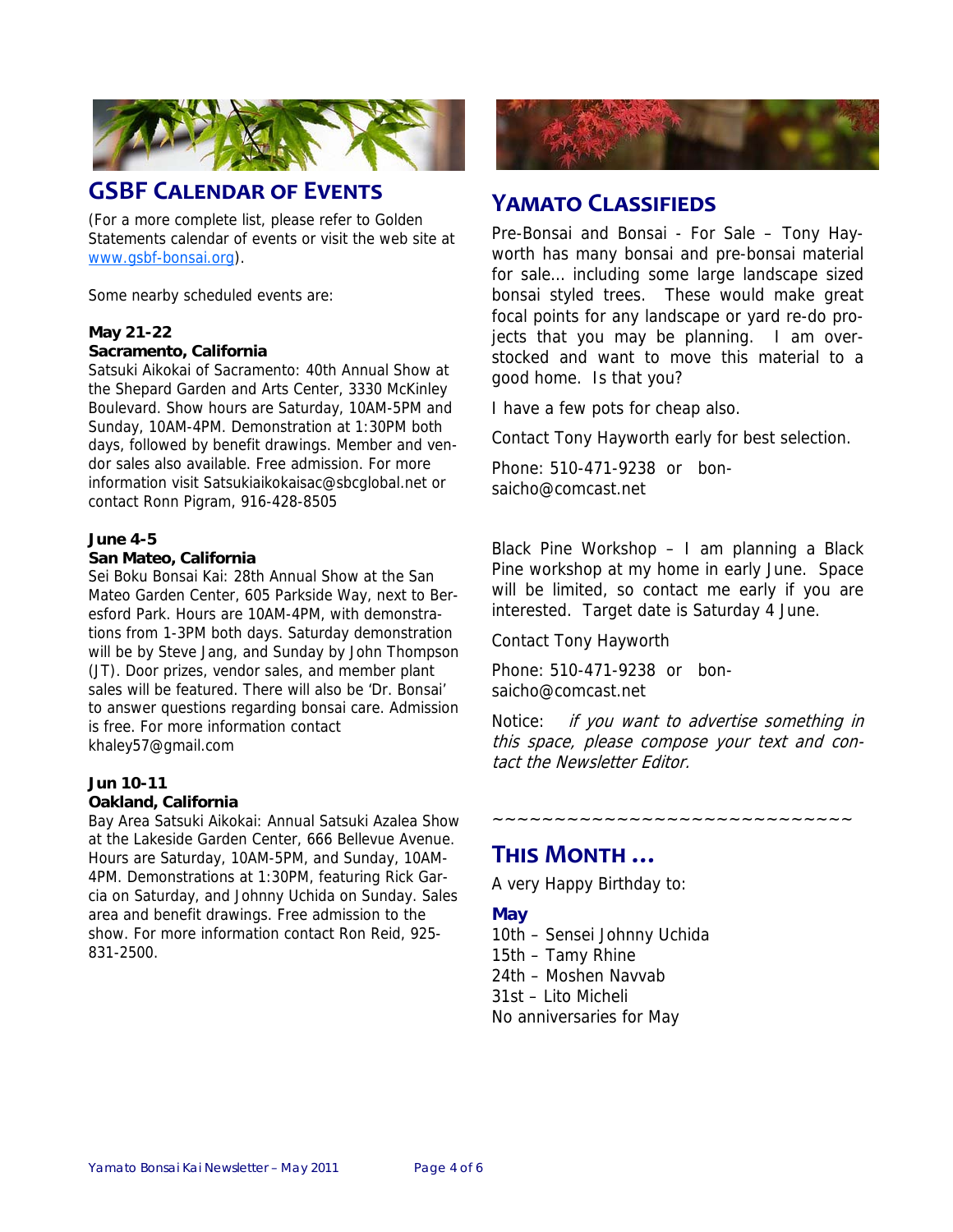| YAMATO BONSAI KAI - 2011 BOARD |                              |                              |
|--------------------------------|------------------------------|------------------------------|
| President                      | Tony Hayworth                | 510-289-5731                 |
| Vice-President                 | Karen Paulos                 | 510-410-5782                 |
| Secretary                      | (open)                       |                              |
| Treasure                       | Dave Barron                  | 510-657-6895                 |
| Director 2010/11               | Carl Osterholm               | 925-274-1574                 |
| Director 2010/11               | <b>Brad Sheldon</b>          | 510-888-1139                 |
| Director 2011/12               | Dennis Hacker                | 510-559-1755                 |
| Director 2011/12<br>Advisor    | Dennis Hawkins<br>Jack Ellis | 510-657-8229<br>925-455-5429 |

## **CONTACT US**

If you need to mail anything to the club in general, please send to:

~~~~~~~~~~~~~~~~~~~~

**YAMATO BONSAI KAI P. O. Box 770 Union City, CA 94587-0770** 

If there is anything you would like to contribute or comment on regarding the newsletter, contact the editor, Noah Hanna, at noah@invalidargument.com

If you have moved, or changed your email address, please notify Yamato Bonsai Kai, so that we may update our contact and mailing list information. Thank you.